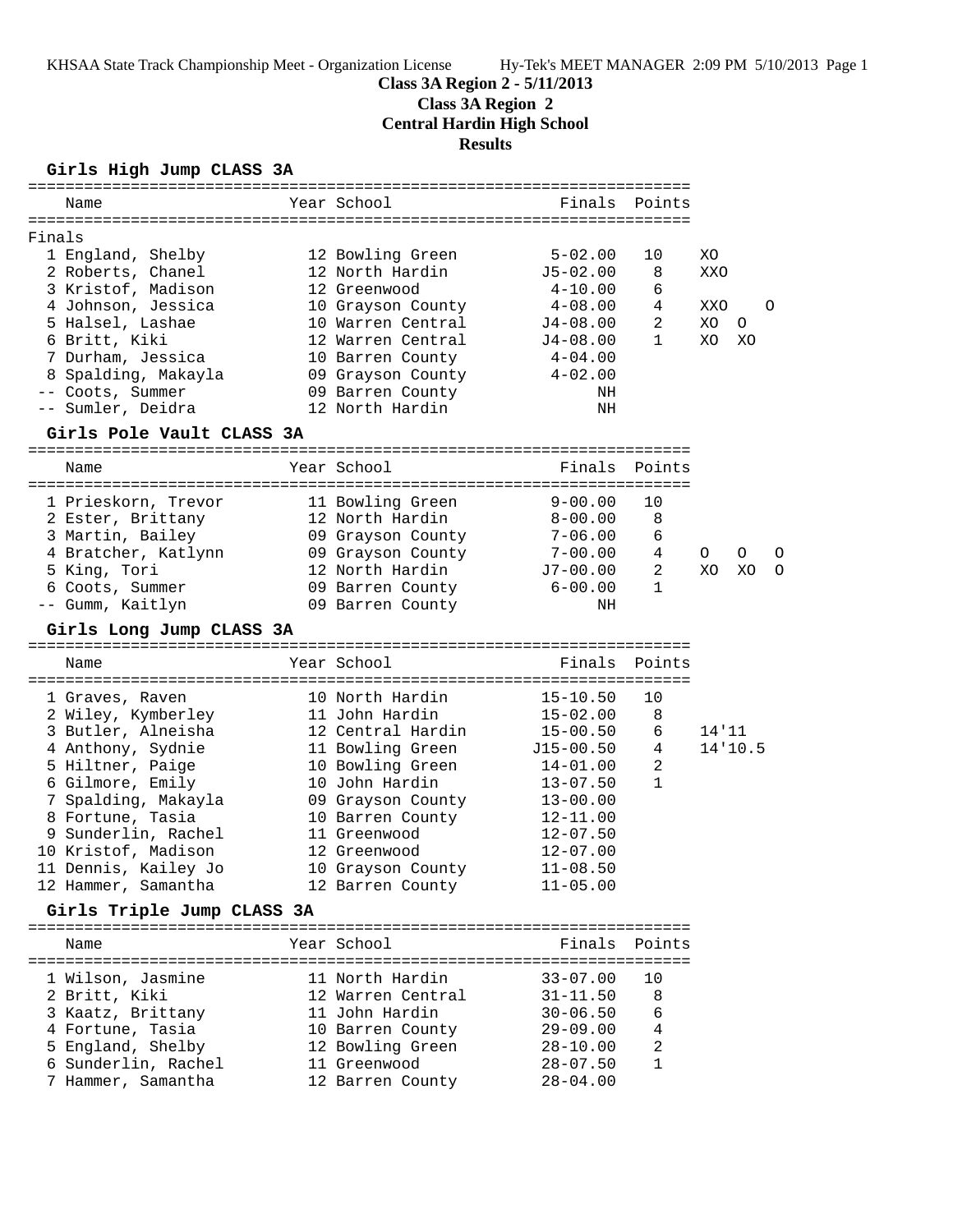**Class 3A Region 2 - 5/11/2013**

**Class 3A Region 2**

**Central Hardin High School**

=======================================================================

#### **Results**

#### **....Girls Triple Jump CLASS 3A**

| 8 Dennis, Kailey Jo | 10 Grayson County | $26 - 06.50$ |
|---------------------|-------------------|--------------|
| 9 Grothe, Julia     | 09 Greenwood      | $25 - 11.50$ |
| 10 Goff, Corbyn     | 10 Grayson County | $20 - 09.00$ |

#### **Girls Shot Put CLASS 3A**

======================================================================= Name The Year School Team Points Points ======================================================================= 1 Roberts, Chanel 12 North Hardin 40-10.00 10 2 Escoto, Melissa 11 Bowling Green 35-00.00 8 3 witherspoon, Cortessa 10 North Hardin 34-11.50 6 4 Hayes, Holly 10 Grayson County 33-03.00 4 5 Coombs, Latara 12 John Hardin 30-04.00 2

| 6 Anderson, Decerai   |  | $29 - 04.50$                                                                                                                     |  |
|-----------------------|--|----------------------------------------------------------------------------------------------------------------------------------|--|
| 7 Hanson, Savanah     |  | $27 - 09.50$                                                                                                                     |  |
| 8 Legaspi, Alexis     |  | $27 - 07.50$                                                                                                                     |  |
| 9 Morrison, Ashten    |  | $26 - 00.00$                                                                                                                     |  |
| 10 Jewell, Amber      |  | $25 - 09.00$                                                                                                                     |  |
| 11 Sunderlin, Rachel  |  | $25 - 05.00$                                                                                                                     |  |
| 12 Trowbridge, Kaytie |  | $22 - 09.00$                                                                                                                     |  |
|                       |  | 12 Central Hardin<br>10 Bowling Green<br>11 John Hardin<br>11 Greenwood<br>12 Barren County<br>11 Greenwood<br>09 Warren Central |  |

#### **Girls Discus Throw CLASS 3A**

| Name                 | Year School       | Finals Points |                |
|----------------------|-------------------|---------------|----------------|
| 1 Domschke, Harley   | 09 North Hardin   | 106-06        | 10             |
| 2 Pettell, Paige     | 09 North Hardin   | $106 - 02$    | 8              |
| 3 Hanson, Savanah    | 10 Bowling Green  | $101 - 09$    | 6              |
| 4 Ashley, Hannah     | 10 Grayson County | $100 - 04$    | 4              |
| 5 Hall, Sidney       | 12 Central Hardin | 90-06         | $\mathfrak{D}$ |
| 6 Hayes, Holly       | 10 Grayson County | $85 - 10$     | $\mathbf{1}$   |
| 7 Hammer, Samantha   | 12 Barren County  | $82 - 05$     |                |
| 8 Amos, Sarah        | 09 Greenwood      | $72 - 03$     |                |
| 9 Hanson, Katrina    | 09 Bowling Green  | $72 - 00$     |                |
| 10 Jewell, Amber     | 12 Barren County  | 68-07         |                |
| 11 Morrison, Ashten  | 11 Greenwood      | $65 - 10$     |                |
| 12 Legaspi, Alexis   | 11 John Hardin    | $64 - 10$     |                |
| 13 Anderson, Decerai | 12 Central Hardin | $63 - 11$     |                |
| 14 Coombs, Latara    | 12 John Hardin    | $63 - 09$     |                |

**Boys High Jump CLASS 3A** ======================================================================= Name The Year School The Points Points ======================================================================= 1 Cooper, Damitri 11 John Hardin 6-00.00 10 XO XXO 2 Raj, Hunter 12 North Hardin J6-00.00 8 XXO XXO 3 Oxendine, Kirk 12 North Hardin 5-10.00 6 4 Cleary, Blake 09 Bowling Green 5-08.00 4 XO XO 5 Thomas, Brandon 11 Greenwood J5-08.00 2 XO XO XXO 6 Willis, Josh 11 Grayson County 5-06.00 1 O O 7 Mobley, Kenton 12 Greenwood J5-06.00 P P P XO 8 Crocker, Drew 12 Bowling Green 5-04.00 P O O 9 Smith, Devonte 10 John Hardin J5-04.00 O XO XXO 10 Eaton, Austen 11 Barren County J5-04.00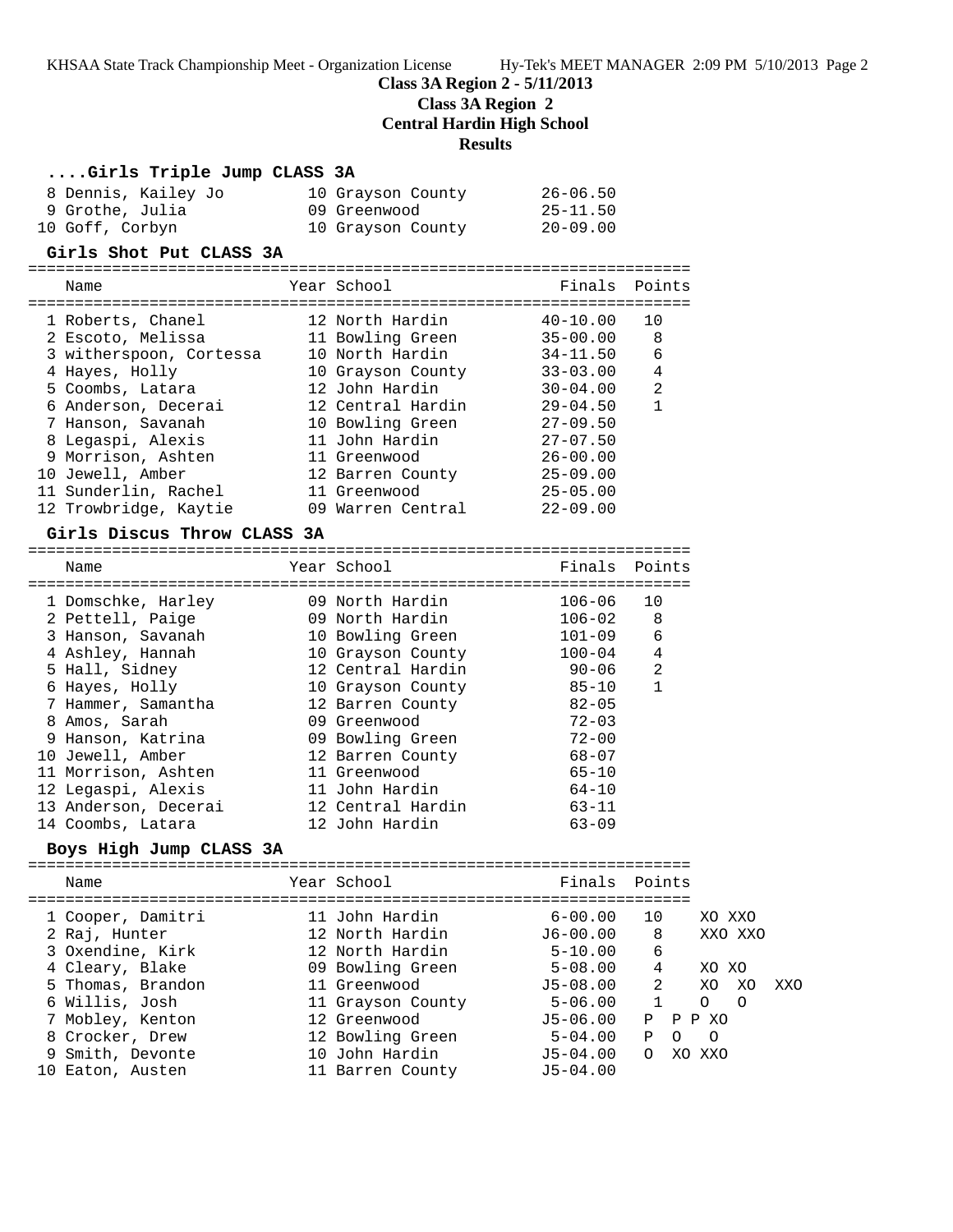**Class 3A Region 2 - 5/11/2013**

**Class 3A Region 2**

**Central Hardin High School**

#### **Results**

### **....Boys High Jump CLASS 3A**

| 11 Helton, Zack    | 10 Central Hardin | $5 - 02.00$ | XO O |
|--------------------|-------------------|-------------|------|
| 12 Meredith, Blake | 11 Grayson County | J5-02.00 OO |      |
| -- Furlong, Chris  | 12 Barren County  | NH          |      |

#### **Boys Pole Vault CLASS 3A**

| Name              | Year School       | Finals Points |     |    |
|-------------------|-------------------|---------------|-----|----|
|                   |                   |               |     |    |
| 1 Sanders, Trey   | 11 Grayson County | $12 - 06.00$  | 1 O | ∩  |
| 2 Willis, Josh    | 11 Grayson County | $J12-06.00$   | -8  | XΟ |
| 3 Morales, Ci     | 11 North Hardin   | $12 - 00.00$  | 5   |    |
| 3 Parker, Antonio | 10 North Hardin   | $12 - 00.00$  | 5   |    |
| 5 Radish, Caleb   | 12 Barren County  | $10 - 00.00$  | 2   |    |
| 6 Lefevre, Kaleb  | 12 Barren County  | $9 - 06.00$   |     |    |

#### **Boys Long Jump CLASS 3A**

| Name                                           | Year School       | Finals Points |                |          |
|------------------------------------------------|-------------------|---------------|----------------|----------|
|                                                |                   |               |                |          |
| 1 Dewalt, Danny                                | 11 Bowling Green  | $20 - 11.25$  | 10             |          |
| 2 Avant, Eric                                  | 12 John Hardin    | 20-11.00      | 8              | $20'$ '9 |
| 3 Dyer, Kevin                                  | 11 North Hardin   | J20-11.00     | 6              | 19'9     |
| 4 Thomas, Brandon                              | 11 Greenwood      | $20 - 03.50$  | $\overline{4}$ |          |
| 5 Holloway, Houston             11 John Hardin |                   | 19-09.50      | $\overline{2}$ |          |
| 6 Edwards, Isaiah                              | 12 North Hardin   | 19-01.00      | $\mathbf{1}$   |          |
| 7 Gordon, T.J                                  | 12 Central Hardin | 18-08.50      |                |          |
| 8 Willis, Josh                                 | 11 Grayson County | $18 - 03.50$  |                |          |
| 9 Huffman, Aaron                               | 12 Bowling Green  | $18 - 03.00$  |                |          |
| 10 Hughes, Joey                                | 11 Greenwood      | $17 - 11.50$  |                |          |
| 11 Nolte, JD                                   | 12 Ohio County    | $17 - 07.00$  |                |          |
| 12 Burden, Alex                                | 11 Grayson County | $17 - 00.50$  |                |          |
| 13 Poynter, John                               | 12 Barren County  | $16 - 07.00$  |                |          |
| 14 O'Dell, Justin                              | 12 Barren County  | $16 - 02.00$  |                |          |
| 15 McNeal, Debrion                             | 09 Central Hardin | $15 - 10.00$  |                |          |
|                                                |                   |               |                |          |

## **Boys Triple Jump CLASS 3A**

| Name                | Year School       | Finals Points |                |
|---------------------|-------------------|---------------|----------------|
|                     |                   |               |                |
| 1 Avant, Eric       | 12 John Hardin    | $42 - 08.50$  | 10             |
| 2 Lofton, Robbie    | 09 Bowling Green  | $42 - 06.00$  | 8              |
| 3 Gordon, Neshaun   | 12 North Hardin   | $42 - 01.00$  | 6              |
| 4 Holloway, Houston | 11 John Hardin    | $42 - 00.00$  | 4              |
| 5 Gordon, T.J       | 12 Central Hardin | $41 - 05.50$  | $\overline{2}$ |
| 6 Woodruff, Dontre  | 12 North Hardin   | $40 - 05.00$  | $\mathbf{1}$   |
| 7 Huffman, Aaron    | 12 Bowling Green  | $39 - 07.50$  |                |
| 8 Mobley, Kenton    | 12 Greenwood      | $38 - 09.00$  |                |
| 9 Willis, Josh      | 11 Grayson County | $38 - 02.50$  |                |
| 10 Basham, Ross     | 11 Greenwood      | $37 - 09.00$  |                |
| 11 Sanders, Trey    | 11 Grayson County | $37 - 03.00$  |                |
| 12 O'Dell, Justin   | 12 Barren County  | $35 - 07.00$  |                |
| 13 McNeal, Debrion  | 09 Central Hardin | $35 - 02.00$  |                |